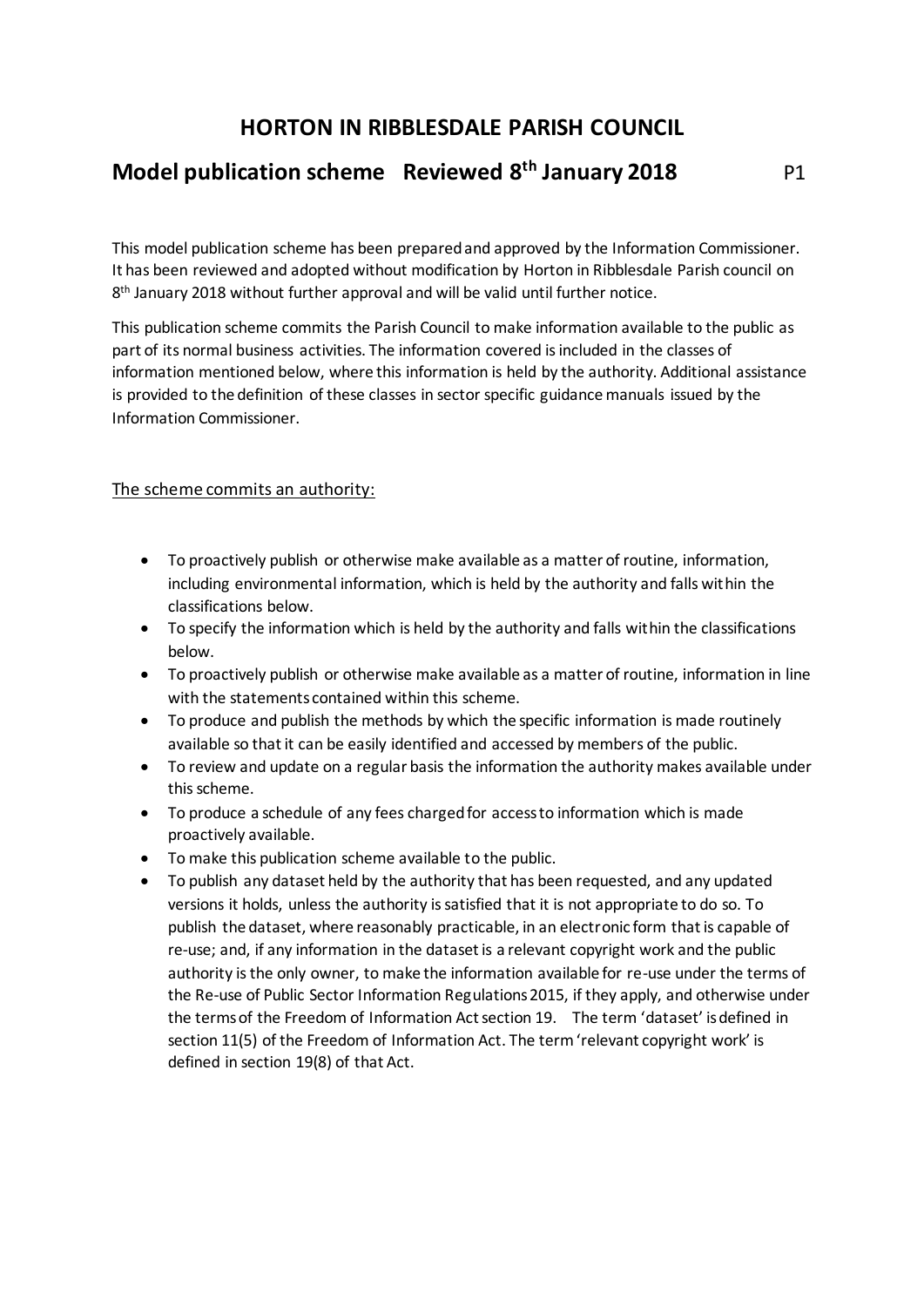# **HORTON IN RIBBLESDALE PARISH COUNCIL**

Model publication scheme Reviewed  $8<sup>th</sup>$  January 2018 P2

### Classes of information

#### **Who we are and what we do.**

Organisational information, locations and contacts, constitutional and legal governance.

#### **What we spend and how we spend it.**

Financial information relating to projected and actual income and expenditure, tendering, procurement and contracts.

#### **What our priorities are and how we are doing.**

Strategy and performance information, plans, assessments, inspections and reviews.

#### **How we make decisions.**

Policy proposals and decisions. Decision making processes, internal criteria and procedures, consultations.

#### **Our policies and procedures.**

Current written protocols for delivering our functions and responsibilities.

#### **Lists and registers.**

Information held in registers required by law and other lists and registers relating to the functions of the authority.

#### **The services we offer.**

Advice and guidance, booklets and leaflets, transactions and media releases. A description of the services offered.

The classes of information will not generally include:

- Information the disclosure of which is prevented by law, or exempt under the Freedom of Information Act, or is otherwise properly considered to be protected from disclosure.
- Information in draft form.
- Information that is no longer readily available as it is contained in files that have been placed in archive storage, or is difficult to access for similar reasons.

The method by which information published under this scheme will be made available

The authority will indicate clearly to the public what information is covered by this scheme and how it can be obtained.

Where it is within the capability of a public authority, information will be provided on a website. Where it is impracticable to make information available on a website or when an individual does not wish to access the information by the website, a public authority will indicate how information can be obtained by other means and provide it by those means.

In exceptional circumstances some information may be available only by viewing in person. Where this manner is specified, contact details will be provided. An appointment to view the information will be arranged within a reasonable timescale.

Information will be provided in the language in which it is held or in such other language that is legally required. Where an authority is legally required to translate any information, it will do so. Obligations under disability and discrimination legislation and any other legislation to provide information in other forms and formats will be adhered to when providing information in accordance with this scheme.